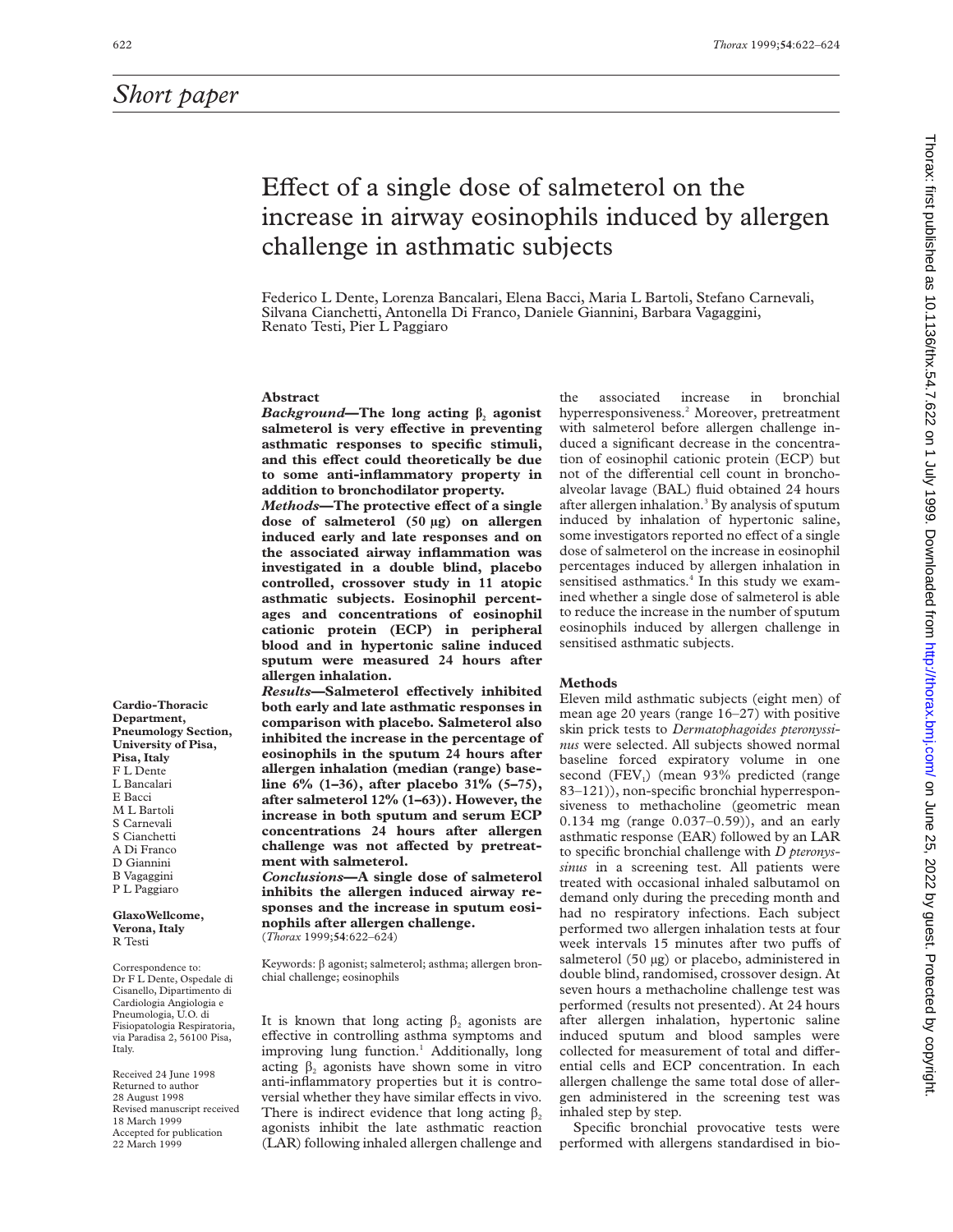*Table 1 Inflammatory indices of eosinophil activation in sputum and blood*

| Subject<br>no.      | Sputum eosinophil number (%<br><i>inflammatory cells</i> ) |                                                  |                                                     | Sputum ECP (ug/ml) |                                                  |                                                     | Blood eosinophil number (%<br><i>inflammatory cells)</i> |                                                  |                                                     | Serum ECP (µg/ml) |                                                  |                                                     |
|---------------------|------------------------------------------------------------|--------------------------------------------------|-----------------------------------------------------|--------------------|--------------------------------------------------|-----------------------------------------------------|----------------------------------------------------------|--------------------------------------------------|-----------------------------------------------------|-------------------|--------------------------------------------------|-----------------------------------------------------|
|                     | Baseline                                                   | 24 h after<br>sBPT<br>pretreated<br>with placebo | 24 h after<br>sBPT<br>pretreated with<br>salmeterol | <b>Baseline</b>    | 24 h after<br>sBPT<br>pretreated<br>with placebo | 24 h after<br>sBPT<br>pretreated with<br>salmeterol | <b>Baseline</b>                                          | 24 h after<br>sBPT<br>pretreated<br>with placebo | 24 h after<br>sBPT<br>pretreated with<br>salmeterol | <b>Baseline</b>   | 24 h after<br>sBPT<br>pretreated<br>with placebo | 24 h after<br>sBPT<br>pretreated with<br>salmeterol |
|                     | 4.5                                                        | 38.0                                             | 8.0                                                 | 38                 | 287                                              | 69                                                  | 6.1                                                      | 13.7                                             | 10.9                                                | 4.1               | 7.8                                              | 3.8                                                 |
| $\overline{2}$      | 20.0                                                       | 59.5                                             | 27.5                                                | 81                 | 1402                                             | 188                                                 |                                                          |                                                  |                                                     | 5.5               | 14.1                                             | 3.8                                                 |
| 3                   | 2.3                                                        | 30.6                                             | 5.3                                                 | 30                 | 584                                              | 475                                                 | 5.7                                                      | 7.3                                              | 11.3                                                | 3.5               | 8.8                                              | 11.7                                                |
| 4                   | 35.6                                                       | 75.0                                             | 54.8                                                | 315                | 5473                                             | 1784                                                | 13.3                                                     | 1.2                                              | 0.4                                                 | 9.8               | 4.6                                              | 3.1                                                 |
| 5                   | 2.8                                                        | 6.0                                              | 1.6                                                 | 51                 | 102                                              | 70                                                  | 3.4                                                      | 6.3                                              | 4.9                                                 | 6.9               | 16.6                                             | 7.6                                                 |
| 6                   | 11.0                                                       | 5.4                                              | 8.7                                                 | 91                 | 190                                              | 112                                                 | 9.0                                                      | 6.7                                              | 8.5                                                 | 6.2               | 5.4                                              | 10.0                                                |
| 7                   | 4.6                                                        | 23.7                                             | 30.1                                                | 462                | 1292                                             | 2398                                                | 6.8                                                      | 6.8                                              | 8.2                                                 | 4.0               | 3.8                                              | 3.2                                                 |
| 8                   | 17.5                                                       | 49.7                                             | 63.3                                                | 1398               | 3060                                             | 8817                                                | 13.7                                                     | 16.1                                             | 18.9                                                | 36.5              | 46.4                                             | 43.4                                                |
| 9                   | 5.8                                                        | 13.7                                             | 1.1                                                 | 64                 | 144                                              | 1087                                                | 2.3                                                      | 7.0                                              | 3.9                                                 | 4.0               | 13.1                                             | 9.1                                                 |
| 10                  | 17.8                                                       | 49.9                                             | 12.3                                                | 104                | 309                                              | 67                                                  | 10.3                                                     | 12.9                                             |                                                     | 6.6               | 13.0                                             | 53.5                                                |
| 11                  | 1.0                                                        | 27.3                                             | 19.1                                                | 87                 |                                                  |                                                     | 8.2                                                      | 8.8                                              | 5.9                                                 | 2.8               | 3.5                                              | 20.5                                                |
| Median<br>Geometric | 5.8                                                        | $30.6*$                                          | $12.3\%$                                            |                    |                                                  |                                                     | 8.2                                                      | 7.0                                              | 8.2                                                 |                   |                                                  |                                                     |
| mean                |                                                            |                                                  |                                                     | 116                | $581*$                                           | $410*$                                              |                                                          |                                                  |                                                     | 6.0               | $9.2*$                                           | $9.4*$                                              |

\*p<0.05 versus baseline; §p<0.05 versus placebo.

sBPT = specific bronchial provocative test; ECP = eosinophil cationic protein

logical units (BU) (NeoAbellò, Milano, Italy). Allergen extract solution was delivered by a DeVilbiss 646 jet nebuliser (DeVilbiss Health Care, Somerset, Pennsylvania, USA) using a procedure previously described.<sup>5</sup> EAR and LAR were measured as percentage falls in  $FEV<sub>1</sub>$  with respect to baseline 10–60 minutes and 3–7 hours, respectively, after allergen inhalation. EAR and LAR were considered significant when the percentage falls in  $FEV<sub>1</sub>$  were greater than 20%.

Sputum was induced and processed according to the method of Pin *et al*, <sup>6</sup> slightly modified.7 ECP concentrations were measured in blood and sputum supernatant using a specific radioimmunological method (ECP RIA, Pharmacia, Uppsala, Sweden).8

ANOVA and paired *t* tests were used to compare  $FEV_1$ ,  $PD_{20}FEV_1$ , and serum or sputum ECP concentrations, while the Mann-Whitney test was used to compare sputum and blood differential cell percentages. A level of probability lower than 5% was considered significant.<sup>9</sup>



*Figure 1* Mean (SE) values of FEV<sub>1</sub> before and up to seven hours after allergen challenge *in subjects pretreated with placebo (open circles) or salmeterol (closed circles). between placebo and salmeterol.*

### **Results**

Pretreatment with salmeterol produced a significant increase in  $FEV<sub>1</sub>$  compared with placebo (mean (SD)  $\Delta$ FEV<sub>1</sub> 10 (5)% after salmeterol, 4 (5)% after placebo, p<0.05) and an inhibition of both EAR (median (range)  $\Delta$ FEV<sub>1</sub> –2% (–28 to +2) after salmeterol, –41%  $(-57$  to  $-27)$  after placebo,  $p<0.01$ ) and LAR (median (range)  $\Delta$ FEV<sub>1</sub> –5% (–37 to +6) after salmeterol,  $-45\%$  (-65 to -20) after placebo, p<0.01; fig 1). After pretreatment with salmeterol EAR persisted in one subject and LAR in three.

Sputum was successfully obtained in all subjects at baseline evaluation and 24 hours after both allergen challenges. When placebo was inhaled before allergen challenge the sputum eosinophil percentage increased significantly (median 34%, p<0.05 versus baseline). Compared with placebo, pretreatment with 50 µg salmeterol resulted in a significant inhibition of the increase in sputum eosinophil percentage at 24 hours after allergen (15%, p<0.05 with respect to placebo; table 1).

Sputum ECP concentrations also increased at 24 hours after allergen inhalation in subjects pretreated with placebo (geometric mean 581 µg/ml, p<0.01 versus baseline) as well as after pretreatment with salmeterol (410 µg/ml, p<0.01 versus baseline) with no significant difference between placebo and salmeterol treatment (table 1).

Blood eosinophil percentages did not change with respect to the baseline value at 24 hours after allergen inhalation with either placebo or salmeterol. Compared with baseline values, serum ECP concentrations increased at 24 hours after allergen with placebo pretreatment (9.2 versus 6.0  $\mu$ g/l, respectively,  $p = 0.03$ ) and salmeterol pretreatment (9.4 versus 6.0 µg/l, respectively,  $p = 0.02$ ; table 1).

## **Discussion**

This study shows that salmeterol inhibits the increase in sputum eosinophils induced by allergen challenge in sensitised asthmatic subjects. Moreover, our data confirm that pretreatment with salmeterol prevents both EAR and LAR to allergen inhalation.